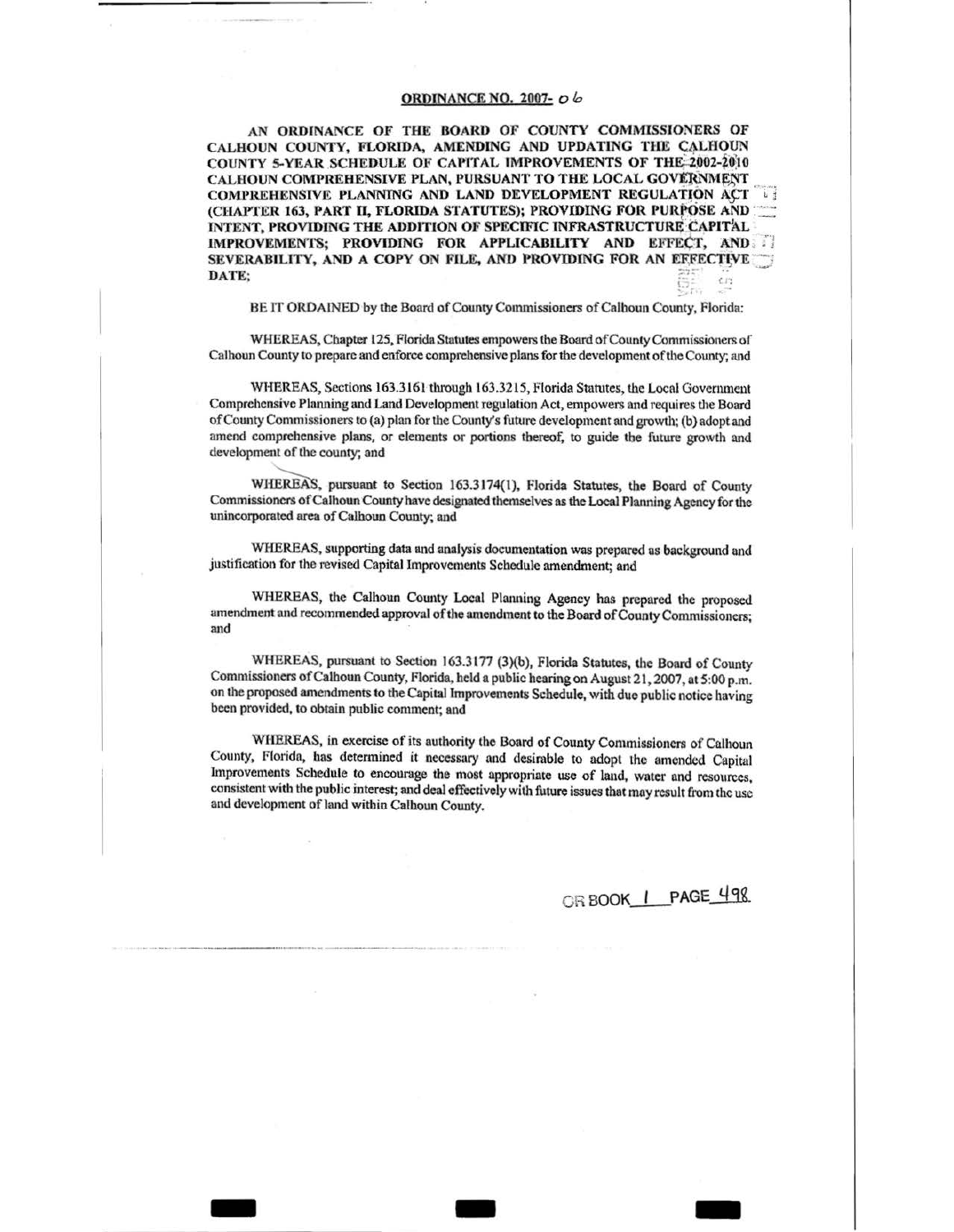NOW, THEREFORE, BE lT ORDAINED by the Board of County Commissioners of Culhoun County, florida, as follows:

- - -

### Section I. Purpose and Jntem.

This Ordinance is enacted to cany out the purpose and iment of; and exercise the authority set out in, the Local Government Comprehensive Planning and Land Development Regulation Act, Sections 163.3161 through 163.3215, Florida Statutes, and Chapter 125, Florida Statutes, as amended;

Section 2. The Calhoun County 5-Year Schedule of Capital Improvements of the 2000-2010 Calhoun County Comprehensive Plan is hereby amended and updated to include the following projects:

## 5-YEAR SCHEDULE OF CAPITAL IMPROVEMENTS

YEAR 2007

Project List: None

**YEAR 2008** 

- Project Name: Sam Atkins Park Project Phase III Anticipated Construction Year: 2008-09 Funding Amount: \$ 200,000.00 Potential Funding Source: Florida Recreation Development Assistance Grant Program
- Project Name: Sam Atkins Park Project Phase IV Anticipated Construction Year: 2008-09 Funding Amount: S 200,000.00 Potential Funding Source: Florida Recrearion Development Assistance Grant Program

**YEAR 2009** None

YEAR 2010 None

YEAR2011 None

Section 3. Applicability and Effect.

The applicability and effect of the Calhoun County Comprehensive Plan shall be as provided by the Local Government Comprehensive Planning and Land Development Regulation Act, Sections 163.3161 through 163.3215, Florida Statutes, and this Ordinance.

OR BOOK\_I\_PAGE\_499